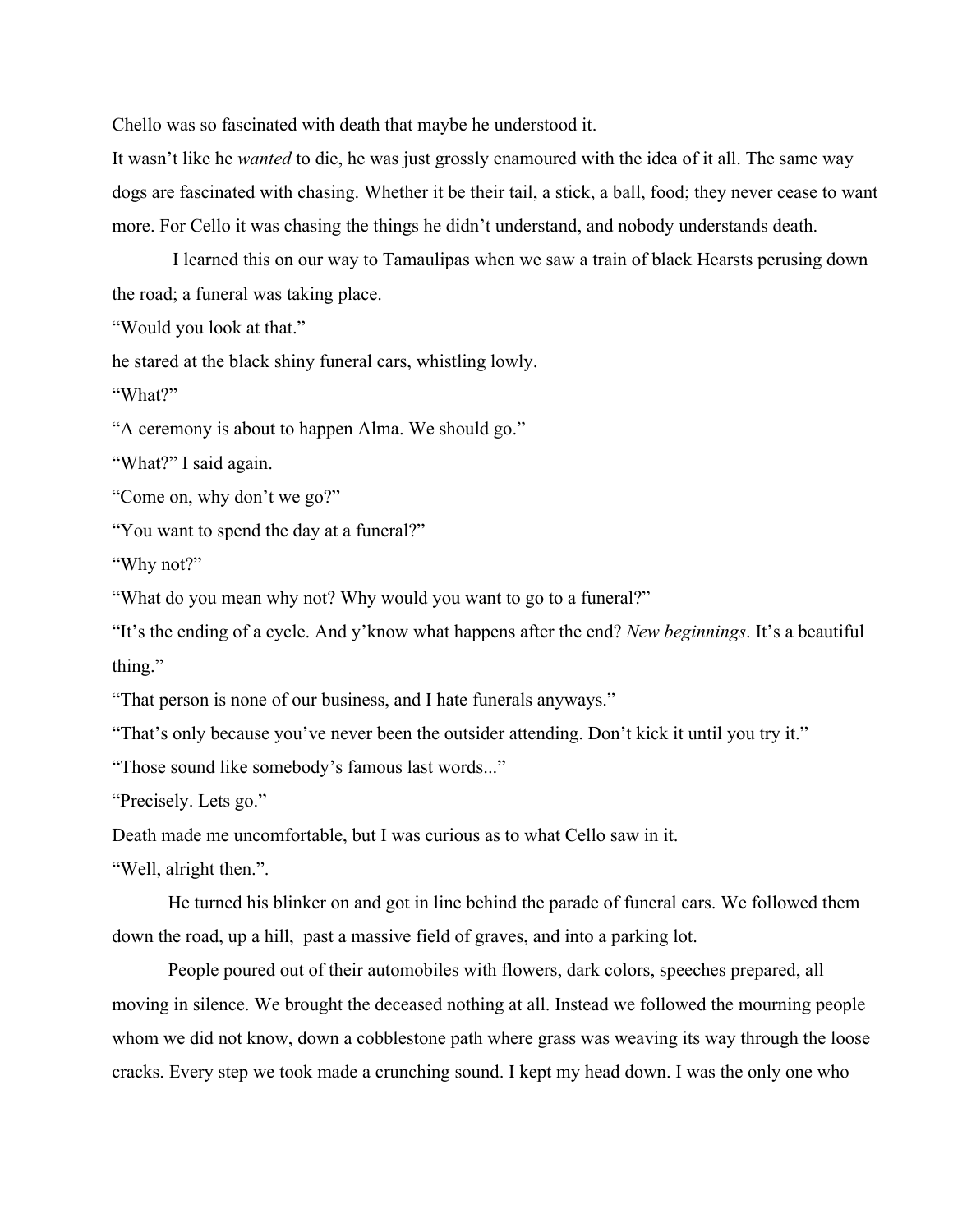wasn't wearing black. My bright blue shirt and long white skirt did not fit the setting. Chello wore black, he blended right in. There were flowers scattered on graves and in the grass. The cobblestone paths went up and down and around the massive graveyard, it was still, peaceful, sacred. The sun lingered on my back and the breeze helped me stay cool.

At the front of our ant trail, the casket was being carried by four big men. I felt Cello's arm brush against my shoulder and I shivered. Our fingers touched, our hands found each other like magnets. I felt a deep tingling below my navel, in my gut. We clasped each others fingers and I listened closely to the crunchy grass. My whole body vibrated, this meant something didn't it? I exhaled carefully, I did not want Chello to know how my nerves were reacting to the feeling of his smooth hand.

The Casket was placed carefully in the grass to the left of a rectangular hole that had been dug in the ground. It was maybe seven or eight feet deep. The priest stood in front of the casket, waiting, as everyone crowded around it.

"This is a Christian funeral"

Chello whispered in my ear, his face getting dangerously close to mine, still holding my sweaty palm in his. He squeezed. Our shoulders were kissing. He leaned in closer. His lips were so close to mine. "Since the grave is newly dug, it doesn't need to be blessed. Freshly dug earth is considered blessed already, the body is going back to where it came from. Back into the dirt. The earth will swallow it up as it rots and becomes nothing more than a skeleton. But the body isn't what matters, it's the *soul*. The soul goes somewhere sacred, Alma."

I didn't say anything.

The priest recited a prayer, el espiritu santo, and one which I had never heard. Everyone stood around silently praying with their eyes closed. A teenage boy standing next to me shed a tear. Chello closed his eyes and silently mouthed the words. I only knew one prayer by heart. I recited it in my head, changing the words ever so slightly to be a prayer for the body before us, the empty presence.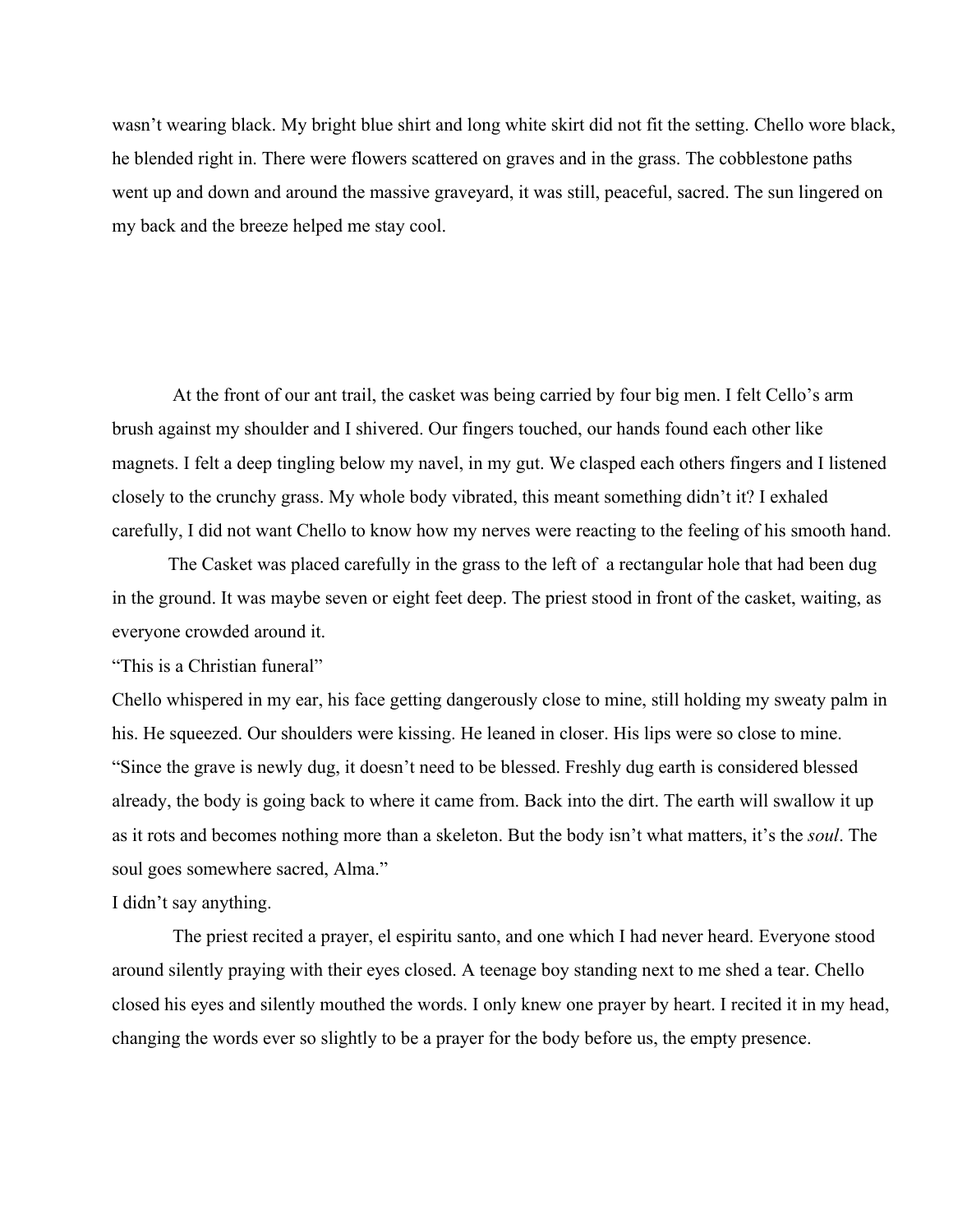*"Angel de mi guardia, dulce compania. No desampares a este espiritu, ni de noche ni de dia. Dios es nuestro pastor, y nada nos faltara. Y en lugares de delicados pastos, hara que esta persona duerma en paz."*

Amen. Everyone said this together. The priest said that at that time, anyone who wanted to share their last parting words could speak. He signaled to the men who had carried the casket to open it. They struggled to get it open, lifting the heavy mahogany top up.

I expected the body to be old, tattered, wrinkled with life and movement. Instead, (to my surprise) inside the big wooden casket, there was a young woman. She had long brown curls that fell around her beautifully made up face. Her lips were thin, her skin was dark, her eyebrows were drawn on. She had blue shadows on her lids, and a silk sleeved dress covered her body. Her hand was crossed over her heart. In her fingers lay a white rose. She looked soft. My heart sunk a little bit.

An old woman with silvery hair and pleasant big eyes nudged the skinny teenage boy standing next to me.

"Andale, niño."

She smiled, encouraging him.

He stared down at the tattered paper in his hands. I imagined that he had unfolded it, and refolded it, and scribbled out words, and written them back down, I imagined that he spent a lot of time preparing what he would say. He walked over to the casket and stared at the limp womans face. His face turned bright red.

"Mami"

He began. His voice got trapped in his throat.

"Mami, You saved my life."

His fingers were trembling, shaking the flimsy paper in his hands. He looked at the face of his beautiful sleeping mother, and knew she would never open her eyes and see him again.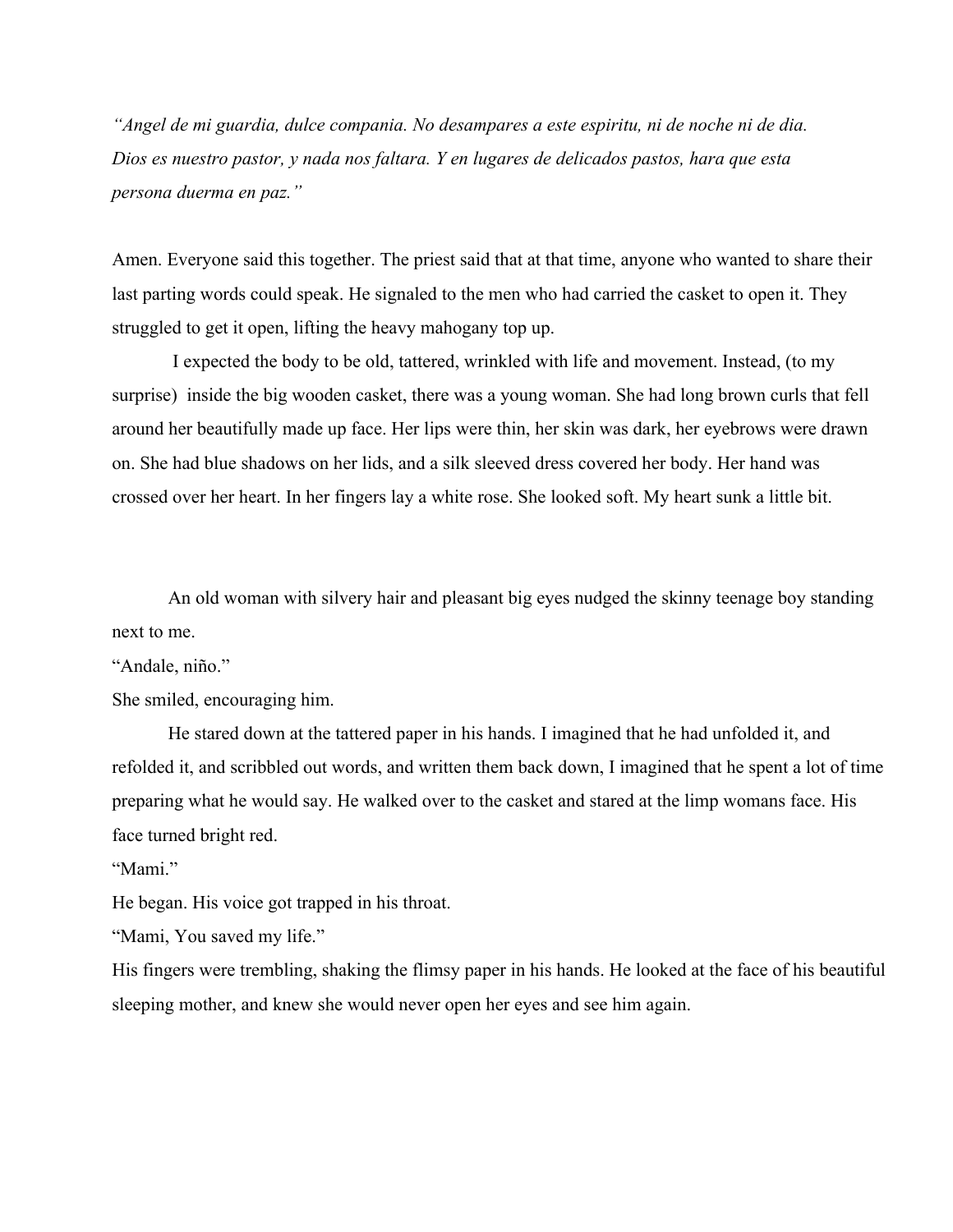"Perdoname Mami. Dios, Perdoname. I wish I could go back and take the bullet that they put through your chest. I wish I was there to give them the money you owed them. I wish they would leave us all alone. I wish a lot of things, but that's not gonna change anything. My mother died so that I wouldn't.

When they broke down the front door of the school, she knew something was wrong. We were in class. We all heard the breaking of the doors. She locked the classroom and told me to open the window. She told us all to get out. She told us all to run home. She told us to call the police as soon as we were far enough. I told her I didn't want to leave. She told me she loved me. She told me if anything happened, she'd be watching me from the sky."

He paused. His lip shaking, tears falling down his face. His voice squeaked when he spoke again. My eyes were watering too. We were all listening.

"I wish I could of been as strong as her. It breaks my heart knowing I'll never see her again....but I know she's in heaven now. I know she died so that we could have a chance to make a difference. I want to be just like you, Mami. I want to teach people, and help people, and do right by you. I'll never touch a weapon. I'll never touch drugs. I'll do right by you Mami, I swear."

He was shaking profusely now, tears streaming down his bright red face. He bit his knuckle and cried for a moment before continuing.

"I know you're watching. I know. I can feel you here, and I know I'll never be able to touch you again but I want to say thank you for being the best mother I could ever ask for. I want to thank you for saving all of our lives. You made a difference, and I know none of us will forget the sacrifice you made so that we could live our lives like good, honest, brave, people. I will carry that with me until the day I die."

He walked closer to her now, and stared hard at her face.

"I Love You Mami." He bent over her and kissed her still cheek, a tear falling on her perfectly made up face and smearing her foundation a tad.

He walked back to the old woman and hugged her, letting his urge to sob take over. She rubbed his back and cried too, a melancholy smile on her face. I could tell she was proud. I could tell her heart hurt too. Many were crying now. I was crying now. Tears left grey tracks down my face and I bit lip to keep from shaking.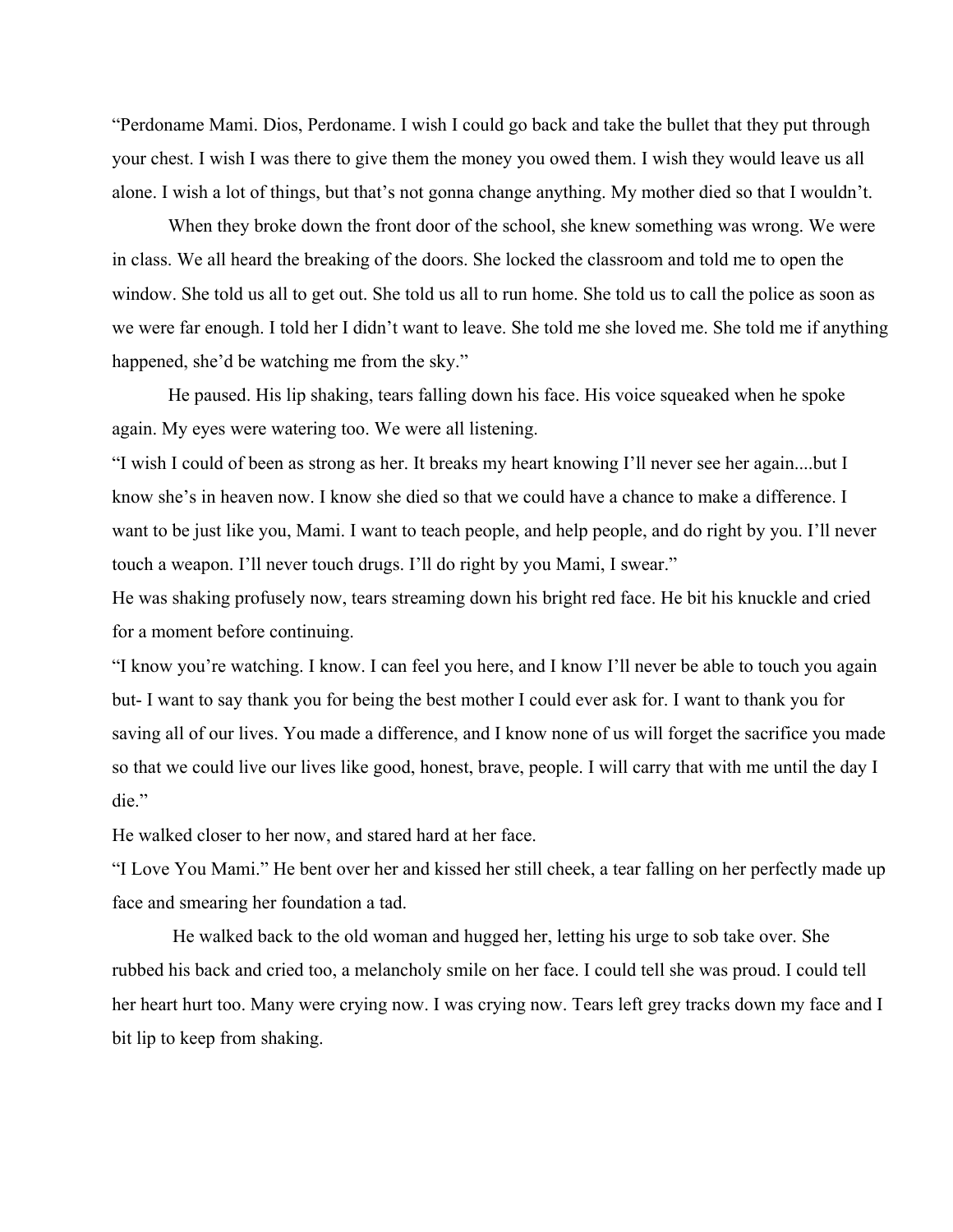I didn't speak with such courage at Luke's funeral. I was almost entirely silent. I wished that I had. I felt incredibly overwhelmed, but not in a bad way. We were all so vulnerable here. We could all feel the impact of her death, but it was a death that meant something. It was sad, and overwhelming, but the bravery with which everyone spoke was real. The goodness, the rawness, the realization, the blessing that blossomed from the deepest parts of the people speaking, were coming from the deepest sections of their hearts. There was some sort of unity in her separation from the world, from all us, who came to mourn at her funeral.

This woman, Magdalena, died to save the kids she taught at her school. She stalled, she helped everyone escape, she died for a cause. She left a lesson for all those she taught, that they would carry with them for the rest of their lives. The old woman, the boy's grandmother, spoke. Many of Magdalena's other students spoke. Her friends, her family, they all had something to say. Some blessing for her bravery, some hope they would take with them from it.

I felt like my heart was going to explode. I thought of all the things I wanted to say to Luke. I thought of the dead woman who lay like a tribute, a sacrifice, for all of us who wanted to live honest lives, for those of us who wanted to spread that goodness, that honesty to those around us. God knows thats what I wanted.

The priest asked if anyone else wanted to speak. I did. From the bottom of my heart, and the back of my chest, I felt words surfacing. Words that had been silenced for too long. Chellos eyes were moist. He rubbed my fingers in his hand. I understood the beauty he saw in funerals now. I understood him a little better now. I had to speak. I couldn't stand by anymore, that was the whole point of this journey, to do.

"I would like to speak, if that's all right."

I felt my face burn pink as all teary eyes turned to me. Chello looked at me completely astonished, wide green eyes, he couldn't of predicted this.

The priest nodded, approving my desire to speak. I approached the casket slowly like maybe something was still alive inside, and I looked at the woman I never knew, named Magdalena, who somehow had impacted me. I took a big breath.

"I have to be honest."

I began. My voice shook.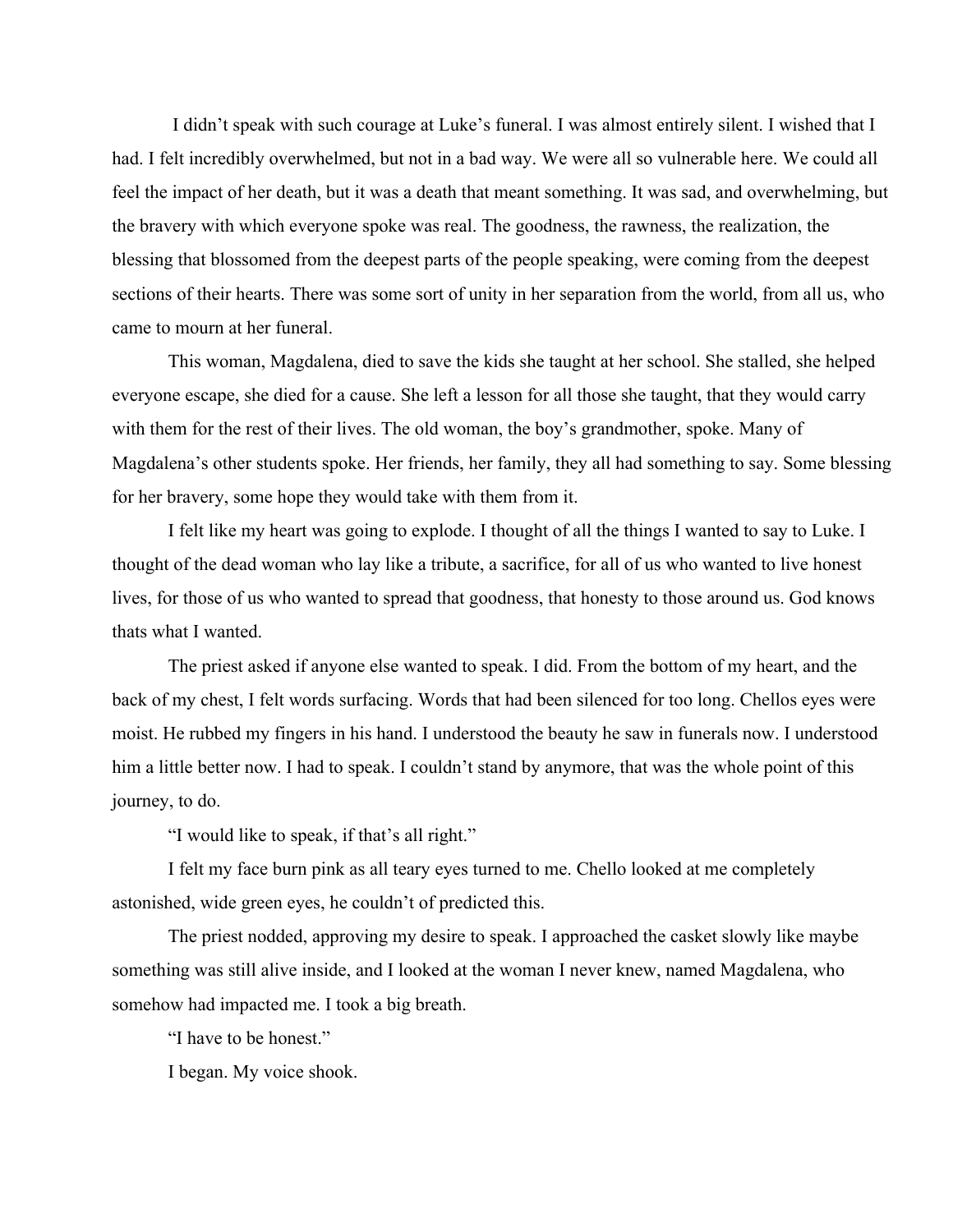"I don't know Magdalena. I never knew her. I don't know any of you, really. Not a single one of you. I don't know exactly why I'm here either, and maybe that's disrespectful of me, but I just need to speak for a minute. Please bare with me, I know how ridiculous this must seem."

I took a deep breath again, everyone stayed silent. I felt so nervous.

"I do not know this woman, but I will carry her story with me everywhere I go, and in everything I do. I look at her and I see a good person. I feel good energy that she planted like seeds into each and every one of you, and I want to take it with me, I want people to feel that goodness in everything they do, and I want to keep it with me in everything *I* do. I'm sorry for being strange, for being here when I probably shouldn't be, but I just need to tell you, all of you who spoke-"

I stopped and made eye contact with Magdalena's son. He had tears in his eyes, but he managed to give me a little smile. His eyes told me to go on.

"All of you who spoke, all of you here, have that raw goodness in you. You have that desire to make positive change in the world, and I can feel it right here, right before me. I just need to say this because, you're all so young! *We*, are all so young. We all have the chance to make a difference in life, to live the way people should. Doing right by others, and doing right by yourselves, ourselves.

I'm saying this because I can feel Magdalena here. I really can. I can feel her eyes burning a hole in my back, and I know I have no right to say what she's doing, or where she is, or what she thinks, but, forgive me while I say that, she is *SO* proud of all of you. She is somewhere beautiful, and there is peace there. Her energy, it's in the trees, in the flowers, inside all of you, inside all of me, and she is so proud, because she knows that you won't leave this lesson, this goodness, this piece of her that she lived to leave with each of you. She knows each and everyone of you, of us, is going to feel it, and it's going to change the way we do things in the world. I'm so sorry for your loss, everyone. I'm sorry if I've disrespected you. I will never have the pleasure of meeting this woman, but I've had the pleasure of being touched by her in a way I will never, never, forget."

I had no words left. I felt God like vibrations weaving in and out of the grass, the earth, in through my soles, up my skirted legs, into the hairs on my arms, into the scars on my shoulders. I took a step back, joining the mourning people, who I did not know, who I would never really know, once again.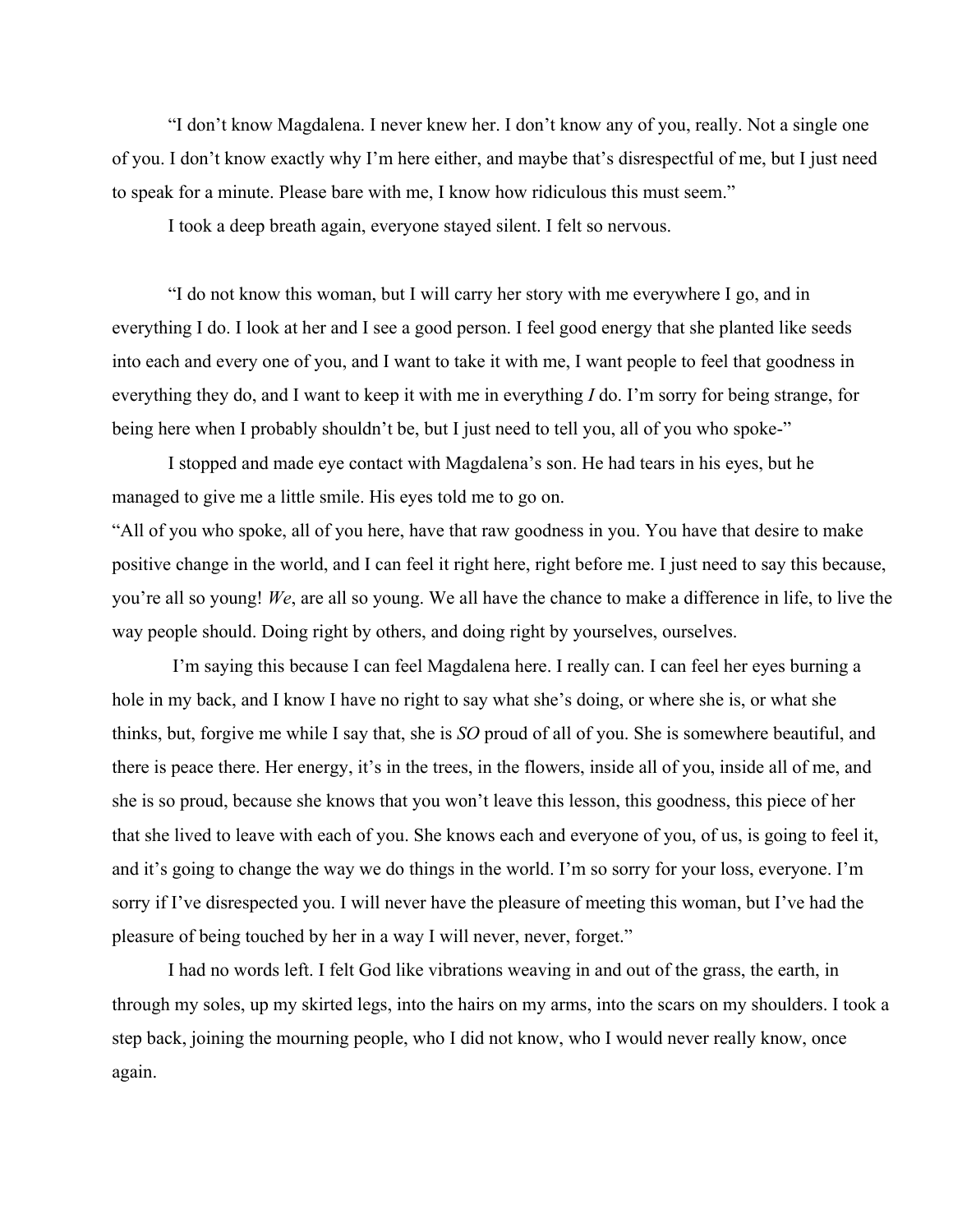Chello was crying now. Full on crying into his sleeve. Magdalena's son cried too, harder. Snot dripped from his crow's nose, down over his lips. It didn't matter. The priest said a few last words and the casket was closed. The big men lowered it down slowly. While they did this, Magdalena's son, a boy only a few years younger than I, came up to me and gave me a hug. My lip trembled. I hugged him back. We were all a mess. He gripped me very tightly with his lanky arms. I squeezed him with my own.

"Thank you."

He cried.

"I know how hard this is. I'm sorry."

I cried a little bit too.

"Do you think I'll ever see her again?"

He looked at me like I had all of the answers. His cries had softened into sniffling.

"I don't know, honey. I dont' know what comes after death. I just know that our energy goes back into the world. I don't know what we look like after we've lost our bodies. I don't think you'll see her the way you've seen her, I don't think you'll see her looking human again, but, I know you'll feel her again. I know you'll feel her energy, honey."

I spoke to him quietly. My eyes were dry now. The sun was burning my shoulders, I was tired. He let me go and looked at me with big round eyes.

"I feel her right now."

He said.

"Me too"

"What is your name?"

"Alma, honey. What is yours?"

"Matias."

"How old are you, Matias?"

"Fourteen."

"Are you afraid?"

"No. I just don't know what happens next."